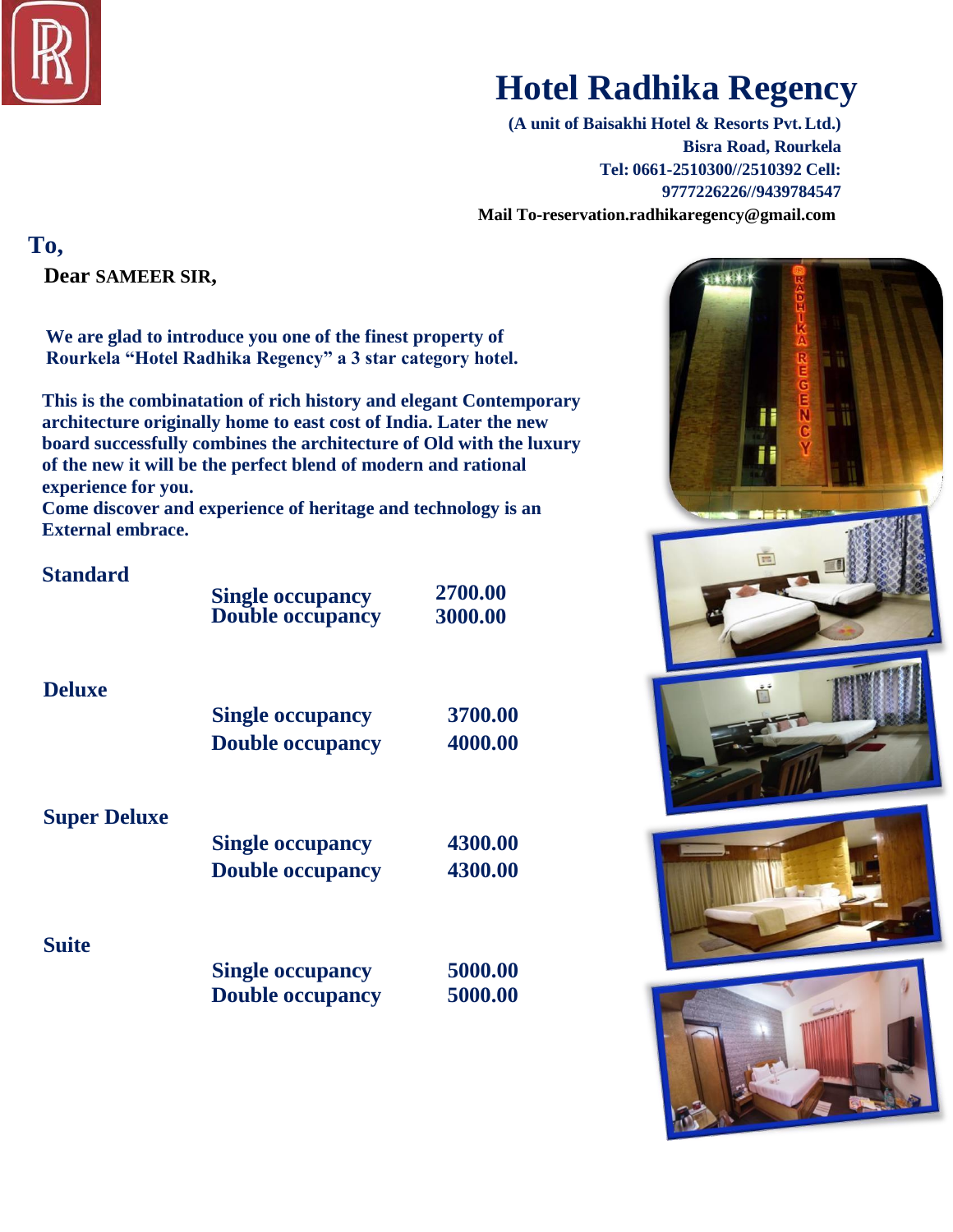### **We are pleased to offer our Tariff for the financial Year 2021 to 2022.**

| <b>Room TYPES</b>   | <b>Published TARIFF</b> |        | Discount%        | <b>After Discount TARIFF</b> |               |
|---------------------|-------------------------|--------|------------------|------------------------------|---------------|
|                     | Single                  | Double |                  | Single                       | <b>Double</b> |
| <b>STANDARD</b>     | 2700                    | 3000   | <b>NEGOTIBLE</b> | <b>2000 AI</b>               | <b>2200AI</b> |
|                     |                         |        |                  |                              |               |
| <b>DELUXE</b>       | 3700                    | 4000   |                  | 2590                         | 2800          |
| <b>SUPER DELUXE</b> | 4300                    | 4300   | 30%              | 3010                         | 3010          |
| <b>SUITE</b>        | 5000                    | 5000   |                  | 3500                         | 3500          |

- *GST 12% extra as per govt. norms on discounted tariff.*
- *Extra Person charges Rs. 600.*
- *Children above 6 years will be charged as extra adult*.
- *24 Hours Check In Check out Time.*
- *Room Tariff includes Complimentary Breakfast on CP Plan.*

### Hotel Services & Facilities:

- **Accessibility (200 mts from Railway Station).**
- **24-hours front desk and Check In / out.**
- **Nottee Multicusine Restaurant.**
- **Cloud 9 Bar.**
- **7 AM Veg. Restaurant. (Now at ground floor)**
- **Bake N Cake The bakery house.**
- **Complimentary buffet Breakfast.**
- **Complimentary Pickup Drop service from Railway Station /Bus Stand.**
- **Wake Up Calls – front desk.**
- **Room service – 24 hours.**
- **Briefcase Business Centre.**
- **Summit Board Room.**
- **Internet & Photocopying – Reception.**
- **Jaguar Gymnasium.**
- **Elevator/Lift.**
- **In-house Conference / Meeting rooms / Banquet facilities.**
- **Laundry and dry cleaning service available.**
- **All major Credit / Debit cards accepted.**
- **We accept AMEX CARD**

## Room Facilities:

- **Air-conditioned room.**
- **Free wireless Internet access**
- **Private bathrooms**
- **Mini-bar**
- **Satellite TV**
- **Intercom facilities**
- **1l Mineral Water Bottle**
- **24 Hrs Hot & cold water**
- **Tea/coffee maker (EXCEPT THE STANDARD ROOM)**